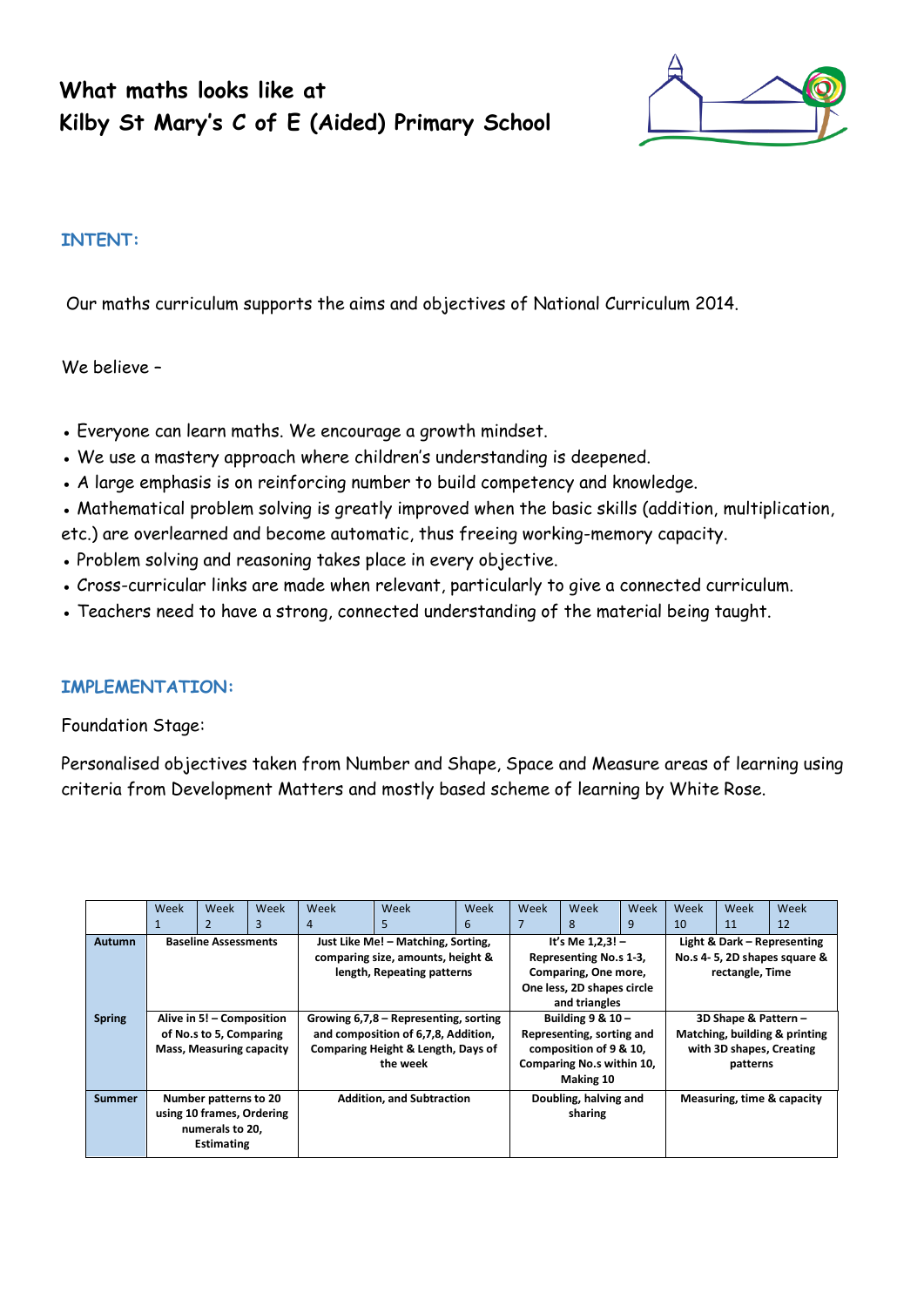#### **KS1 Year 1 & 2**

|                 | Week                                                             | Week                    | Week                | Week                            | Week                               | Week                                      | Week                              | Week | Week            | Week                                    | Week            | Week          |  |  |
|-----------------|------------------------------------------------------------------|-------------------------|---------------------|---------------------------------|------------------------------------|-------------------------------------------|-----------------------------------|------|-----------------|-----------------------------------------|-----------------|---------------|--|--|
|                 | $\mathbf{1}$                                                     | $\overline{2}$          | 3                   | $\overline{4}$                  | 5                                  | 6                                         | $\overline{7}$                    | 8    | 9               | 10                                      | 11              | 12            |  |  |
|                 | Autumn                                                           |                         |                     |                                 |                                    |                                           |                                   |      |                 |                                         |                 |               |  |  |
| Yr1             |                                                                  | <b>Numbers:</b>         |                     |                                 |                                    |                                           | <b>Numbers:</b>                   |      |                 | <b>Numbers:</b>                         |                 |               |  |  |
|                 |                                                                  | Place Value (within 20) |                     | <b>Addition and Subtraction</b> |                                    |                                           |                                   |      |                 |                                         | Place Value and |               |  |  |
|                 |                                                                  |                         |                     |                                 |                                    | (within 20 inc. recognising money)        | <b>Multiplication (within 50)</b> |      |                 |                                         |                 |               |  |  |
| Yr <sub>2</sub> |                                                                  | Numbers:                |                     | Numbers:                        |                                    |                                           |                                   |      |                 |                                         | <b>Numbers:</b> |               |  |  |
|                 |                                                                  | Place Value             |                     |                                 |                                    |                                           | <b>Addition and Subtraction</b>   |      |                 |                                         | Multiplication  |               |  |  |
|                 |                                                                  | (numbers to 200)        |                     |                                 |                                    |                                           | (within 100 inc. money)           |      |                 |                                         |                 |               |  |  |
| <b>Spring</b>   |                                                                  |                         |                     |                                 |                                    |                                           |                                   |      |                 |                                         |                 |               |  |  |
| Yr1             |                                                                  |                         |                     |                                 |                                    |                                           |                                   |      |                 |                                         |                 |               |  |  |
|                 | <b>Numbers:</b>                                                  |                         |                     | <b>Numbers:</b>                 |                                    |                                           | Geometry:                         |      | <b>Numbers:</b> |                                         |                 | Consolidation |  |  |
|                 | Division and                                                     |                         | <b>Place Value</b>  |                                 |                                    |                                           | Shape and                         |      |                 | Fractions and                           |                 |               |  |  |
|                 | Consolidation                                                    |                         |                     | (within 100)                    |                                    | Construction                              |                                   |      | Consolidation   |                                         |                 |               |  |  |
|                 |                                                                  |                         |                     |                                 | Height & Length<br>Multiplication: |                                           |                                   |      |                 |                                         |                 |               |  |  |
| Yr <sub>2</sub> |                                                                  |                         |                     |                                 | Height & Length                    |                                           |                                   |      |                 |                                         |                 |               |  |  |
|                 | <b>Numbers:</b>                                                  |                         |                     | <b>Numbers:</b>                 |                                    | Geometry:                                 |                                   |      |                 | <b>Numbers:</b>                         |                 |               |  |  |
|                 | <b>Division</b><br>Place Value                                   |                         |                     |                                 |                                    | Properties of                             |                                   |      |                 | Fractions                               |                 |               |  |  |
|                 |                                                                  |                         |                     | (within 100)                    | Multiplication:                    | Shape                                     |                                   |      |                 |                                         |                 | Consolidation |  |  |
|                 |                                                                  |                         |                     |                                 |                                    |                                           |                                   |      |                 |                                         |                 |               |  |  |
| <b>Summer</b>   |                                                                  |                         |                     |                                 |                                    |                                           |                                   |      |                 |                                         |                 |               |  |  |
| Yr1             |                                                                  |                         |                     | Problem                         |                                    |                                           |                                   |      |                 |                                         |                 |               |  |  |
|                 |                                                                  |                         | <b>Measurement:</b> | Solving &                       |                                    | <b>Measurement:</b>                       |                                   |      |                 | <b>Consolidation and Investigations</b> |                 |               |  |  |
|                 | Geometry:<br>Position &<br>Direction<br>efficient<br><b>Time</b> |                         |                     |                                 |                                    | <b>Weight and Volume</b>                  |                                   |      |                 |                                         |                 |               |  |  |
|                 |                                                                  |                         |                     | methods                         |                                    |                                           |                                   |      |                 |                                         |                 |               |  |  |
| Yr <sub>2</sub> |                                                                  |                         |                     | Problem                         |                                    | <b>Measurement:</b><br>Mass, Capacity and |                                   |      |                 | <b>Consolidation and Investigations</b> |                 |               |  |  |
|                 | Geometry:<br>Position &<br>Direction                             |                         | <b>Measurement:</b> | Solving &                       |                                    |                                           |                                   |      |                 |                                         |                 |               |  |  |
|                 |                                                                  | Time                    |                     | efficient                       |                                    |                                           |                                   |      |                 |                                         |                 |               |  |  |
|                 |                                                                  |                         |                     | methods                         |                                    | Temperature                               |                                   |      |                 |                                         |                 |               |  |  |
|                 |                                                                  |                         |                     |                                 |                                    |                                           |                                   |      |                 |                                         |                 |               |  |  |
|                 |                                                                  |                         |                     |                                 |                                    |                                           |                                   |      |                 |                                         |                 |               |  |  |

## **KS2 Year 3 & 4**

|                 | Week                                               | Week                                              | Week                                  | Week                                                | Week                                                                          | Week                                    | Week                                               | Week | Week                                                  | Week          | Week | Wee             |
|-----------------|----------------------------------------------------|---------------------------------------------------|---------------------------------------|-----------------------------------------------------|-------------------------------------------------------------------------------|-----------------------------------------|----------------------------------------------------|------|-------------------------------------------------------|---------------|------|-----------------|
| Autumn          | $\mathbf{1}$                                       | $\overline{2}$                                    | $\overline{3}$                        | $\overline{4}$                                      | 5                                                                             | 6                                       | $\overline{7}$                                     | 8    | 9                                                     | 10            | 11   | k <sub>12</sub> |
| Yr <sub>3</sub> |                                                    |                                                   | <b>Numbers:</b><br><b>Place Value</b> |                                                     | <b>Numbers:</b><br><b>Addition and Subtraction</b>                            |                                         |                                                    |      | <b>Numbers:</b><br><b>Multiplication and Division</b> |               |      |                 |
| Yr4             |                                                    |                                                   | <b>Numbers:</b><br>Place Value        |                                                     |                                                                               |                                         | <b>Numbers:</b><br><b>Addition and Subtraction</b> |      | Numbers:<br><b>Multiplication and Division</b>        |               |      |                 |
|                 | <b>Spring</b>                                      |                                                   |                                       |                                                     |                                                                               |                                         |                                                    |      |                                                       |               |      |                 |
| Yr <sub>3</sub> |                                                    | <b>Numbers:</b><br>Multiplication<br>and Division |                                       | <b>Measurement:</b><br>length and<br>Perimeter area | <b>Numbers:</b><br><b>Fractions</b>                                           |                                         |                                                    |      | <b>Measurement:</b><br>mass and Capacity              | Consolidation |      |                 |
| Yr4             |                                                    | <b>Numbers:</b><br>Multiplication<br>and Division |                                       | Measurement:<br>length and<br>Perimeter area        |                                                                               |                                         | <b>Numbers:</b><br><b>Fractions</b>                |      |                                                       | Consolidation |      |                 |
| <b>Summer</b>   |                                                    |                                                   |                                       |                                                     |                                                                               |                                         |                                                    |      |                                                       |               |      |                 |
| Yr <sub>3</sub> | <b>Numbers:</b><br><b>Decimals</b><br>(inc. money) |                                                   |                                       |                                                     | <b>Measurement:</b><br><b>Statistics:</b><br><b>Time</b><br><b>Statistics</b> |                                         |                                                    |      | Geometry:<br><b>Properties of Shape</b>               |               |      |                 |
| Yr4             | <b>Numbers:</b><br><b>Decimals</b><br>(inc. money) |                                                   |                                       |                                                     | <b>Measurement:</b><br>Time                                                   | <b>Statistics:</b><br><b>Statistics</b> |                                                    |      | Geometry:<br><b>Position and Direction</b>            |               |      |                 |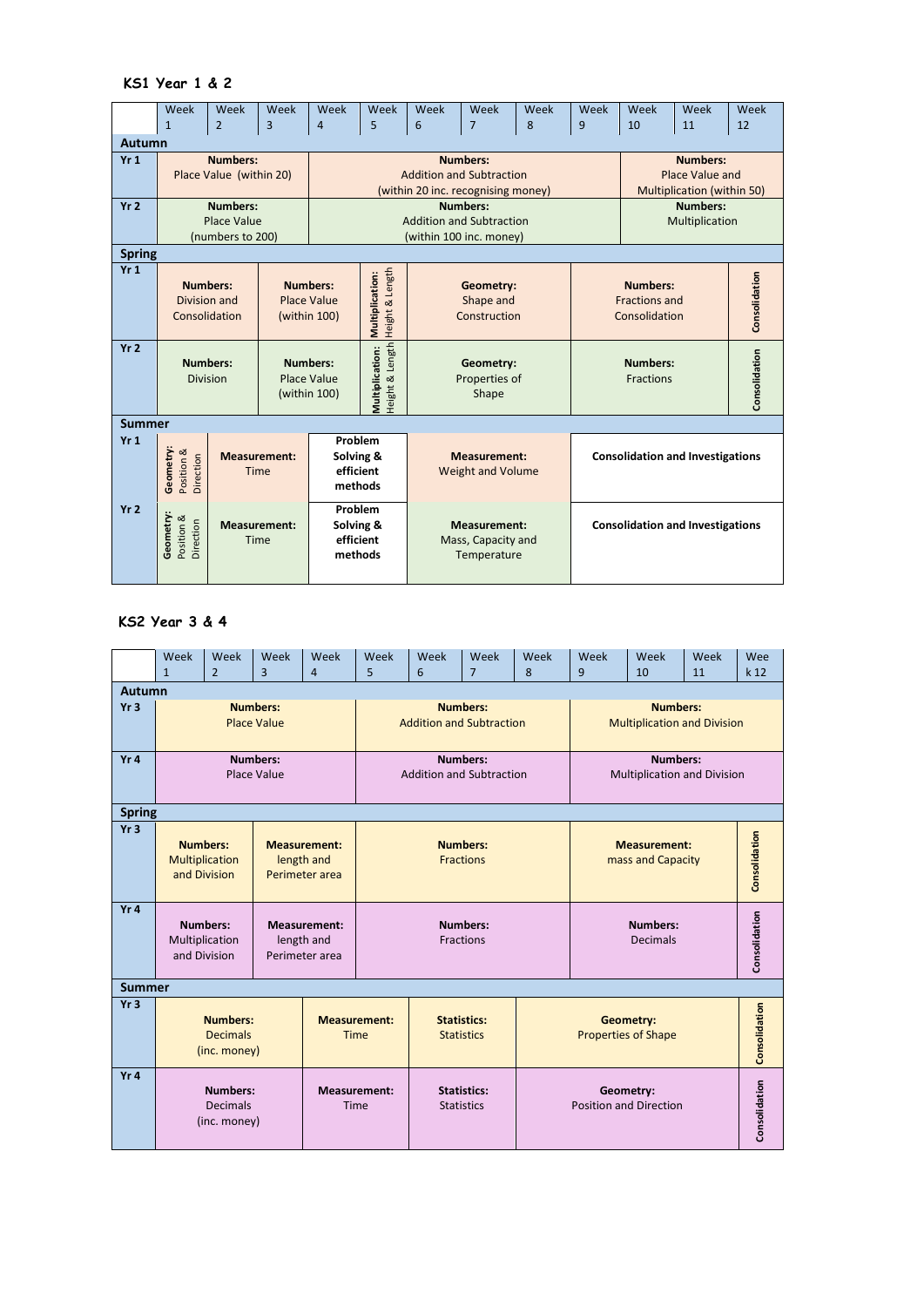#### **KS2 Year 5 & 6**

|                 | Week<br>$\mathbf{1}$ | Week<br>$\overline{2}$ | Week<br>$\overline{3}$               | Week<br>$\overline{4}$                  | Week<br>5              | Week<br>6       | Week<br>$\overline{7}$ | Week<br>8                               | Week<br>9           | Week<br>10                   | Week<br>11 | Week<br>12        |  |  |
|-----------------|----------------------|------------------------|--------------------------------------|-----------------------------------------|------------------------|-----------------|------------------------|-----------------------------------------|---------------------|------------------------------|------------|-------------------|--|--|
|                 |                      |                        |                                      |                                         |                        |                 |                        |                                         |                     |                              |            |                   |  |  |
| Autumn          |                      | <b>Numbers:</b>        |                                      |                                         | <b>Numbers:</b>        |                 |                        |                                         |                     |                              |            |                   |  |  |
| Yr <sub>5</sub> |                      | <b>Place Value</b>     |                                      |                                         | <b>Four Operations</b> |                 |                        |                                         |                     | <b>Numbers:</b><br>Fractions |            |                   |  |  |
|                 |                      |                        |                                      |                                         |                        |                 |                        |                                         |                     |                              |            |                   |  |  |
| Yr <sub>6</sub> |                      | <b>Numbers:</b>        |                                      |                                         | <b>Numbers:</b>        |                 |                        |                                         |                     | <b>Numbers:</b>              |            |                   |  |  |
|                 |                      | <b>Place Value</b>     |                                      |                                         | <b>Four Operations</b> |                 |                        |                                         |                     | <b>Fractions</b>             |            |                   |  |  |
|                 |                      |                        |                                      |                                         |                        |                 |                        |                                         |                     |                              |            |                   |  |  |
| <b>Spring</b>   |                      |                        |                                      |                                         |                        |                 |                        |                                         |                     |                              |            |                   |  |  |
| Yr <sub>5</sub> |                      |                        |                                      |                                         |                        |                 |                        |                                         |                     |                              |            |                   |  |  |
|                 | <b>Numbers:</b>      |                        | <b>Numbers:</b>                      |                                         |                        | <b>Numbers:</b> |                        |                                         |                     | <b>Measurement:</b>          |            | <b>Statistics</b> |  |  |
|                 | Fractions            |                        | <b>Decimals</b>                      |                                         |                        | <b>Decimals</b> |                        |                                         |                     | Perimeter area               |            |                   |  |  |
|                 |                      |                        |                                      | and Percentages                         |                        |                 |                        | Measurement:<br>Covering units          |                     | and Volume                   |            |                   |  |  |
|                 |                      |                        |                                      |                                         |                        |                 |                        |                                         |                     |                              |            |                   |  |  |
| Yr <sub>6</sub> |                      |                        |                                      |                                         |                        |                 |                        |                                         |                     |                              |            |                   |  |  |
|                 | <b>Numbers:</b>      |                        | <b>Numbers:</b>                      |                                         |                        | <b>Numbers:</b> |                        | Measurement:                            | <b>Measurement:</b> |                              |            | <b>Statistics</b> |  |  |
|                 | Ratio                |                        | <b>Decimals</b>                      |                                         | Algebra                |                 |                        |                                         | Perimeter area      |                              |            |                   |  |  |
|                 |                      |                        | and Percentages                      |                                         |                        |                 |                        | Covering units                          |                     | and Volume                   |            |                   |  |  |
|                 |                      |                        |                                      |                                         |                        |                 |                        |                                         |                     |                              |            |                   |  |  |
| <b>Summer</b>   |                      |                        |                                      |                                         |                        |                 |                        |                                         |                     |                              |            |                   |  |  |
| Yr <sub>5</sub> |                      |                        |                                      |                                         |                        |                 |                        |                                         |                     |                              |            |                   |  |  |
|                 |                      | Geometry:              |                                      | <b>Investigations and Consolidation</b> |                        |                 |                        |                                         |                     |                              |            |                   |  |  |
|                 |                      | Properties of<br>Shape | Geometry:<br>Position &<br>direction |                                         |                        |                 |                        |                                         |                     |                              |            |                   |  |  |
|                 |                      |                        |                                      |                                         |                        |                 |                        |                                         |                     |                              |            |                   |  |  |
| Yr <sub>6</sub> |                      |                        |                                      |                                         |                        |                 |                        |                                         |                     |                              |            |                   |  |  |
|                 |                      | Geometry:              |                                      |                                         |                        |                 |                        | <b>Investigations and Consolidation</b> |                     |                              |            |                   |  |  |
|                 |                      | Properties of          |                                      | <b>SATS</b>                             |                        |                 |                        |                                         |                     |                              |            |                   |  |  |
|                 |                      | Shape                  | Geometry:<br>Position &<br>direction |                                         |                        |                 |                        |                                         |                     |                              |            |                   |  |  |
|                 |                      |                        |                                      |                                         |                        |                 |                        |                                         |                     |                              |            |                   |  |  |

### **IMPLEMENTATION:**

• Teachers give children the opportunity to review previous learning, provide models for the kinds of responses pupils are required to produce, provide adequate time for practise to embed skills securely and scaffold new learning.

• Activities such as choral counting, chanting, quick fire maths games are used to ensure basic skills are overlearned in order to become automatic, thus freeing workingmemory capacity.

• Access to manipulatives/concrete resources is available to support understanding.

• Flexible mixed ability groupings / seating in place to allow children to work with different people over the course of time.

• Lots of talk-reasoning with a strong focus on using specific mathematical language, especially when explaining why.

● Patterns and opportunities for 'making connections.'

• Opportunities to practise and become fluent in written and mental calculation methods.

• Mini-quizes of new knowledge and vocabulary are used to encourage better organisation of a pupil's knowledge and to encourage their metacognitive monitoring.

- Mini plenaries to share misconceptions, pose questions, challenge ideas.
- Structured problems that challenge thinking.